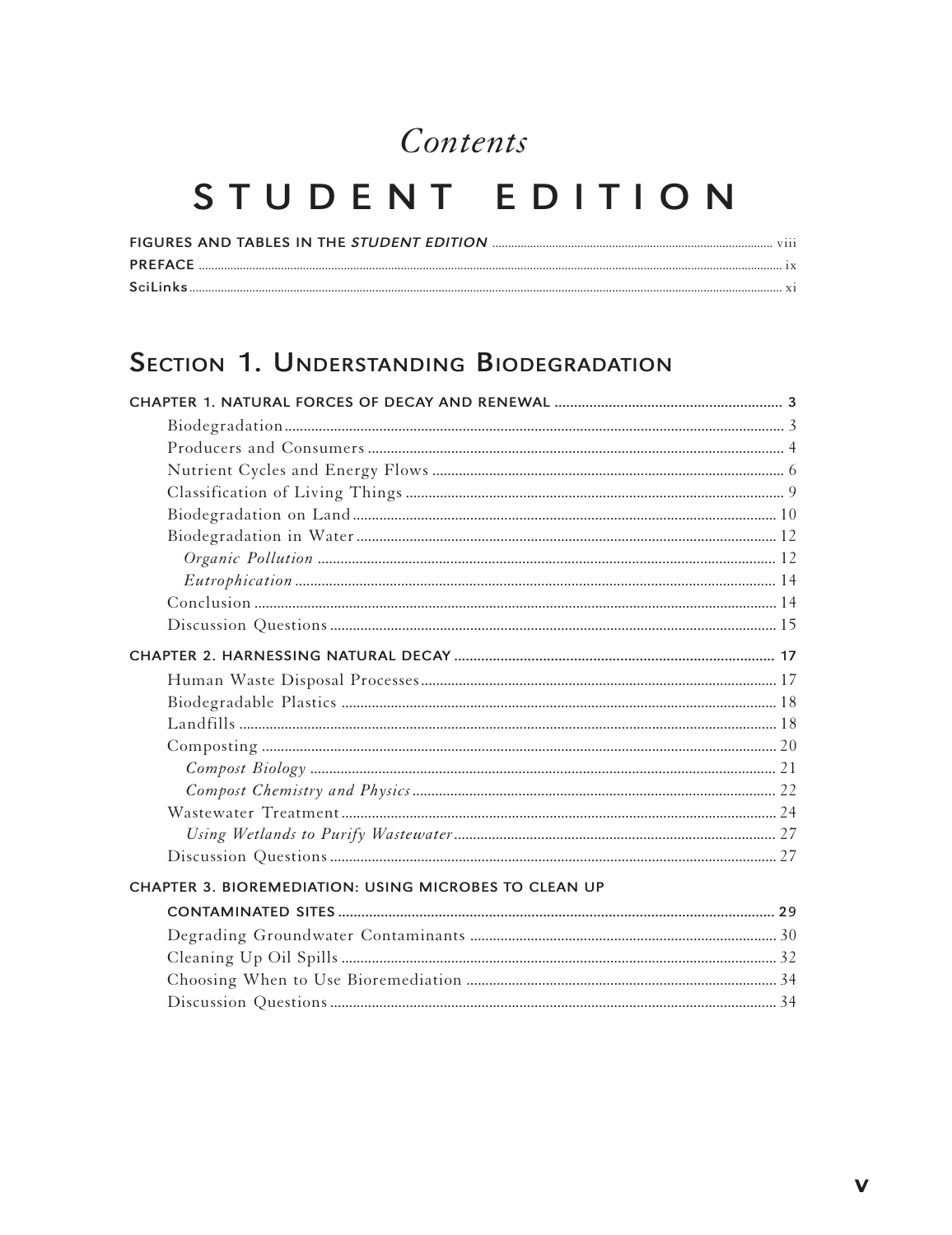#### **SECTION 2. BIODEGRADATION PROTOCOLS: INTRODUCTION TO RESEARCH**

| Protocol 12. Using Soda Bottle Bioreactors for Biodegradation Experiments 87 |  |
|------------------------------------------------------------------------------|--|
| <b>BIOREMEDIATION</b>                                                        |  |
|                                                                              |  |
|                                                                              |  |
|                                                                              |  |
|                                                                              |  |
|                                                                              |  |
|                                                                              |  |

#### **SECTION 3. INTERACTIVE RESEARCH: EXPERIMENTS AND FIELD STUDIES**

| $Microorganisms. \label{thm:1} microorganisms. \label{thm:1} Inive words, the number of samples are not used to be used.$ |  |
|---------------------------------------------------------------------------------------------------------------------------|--|